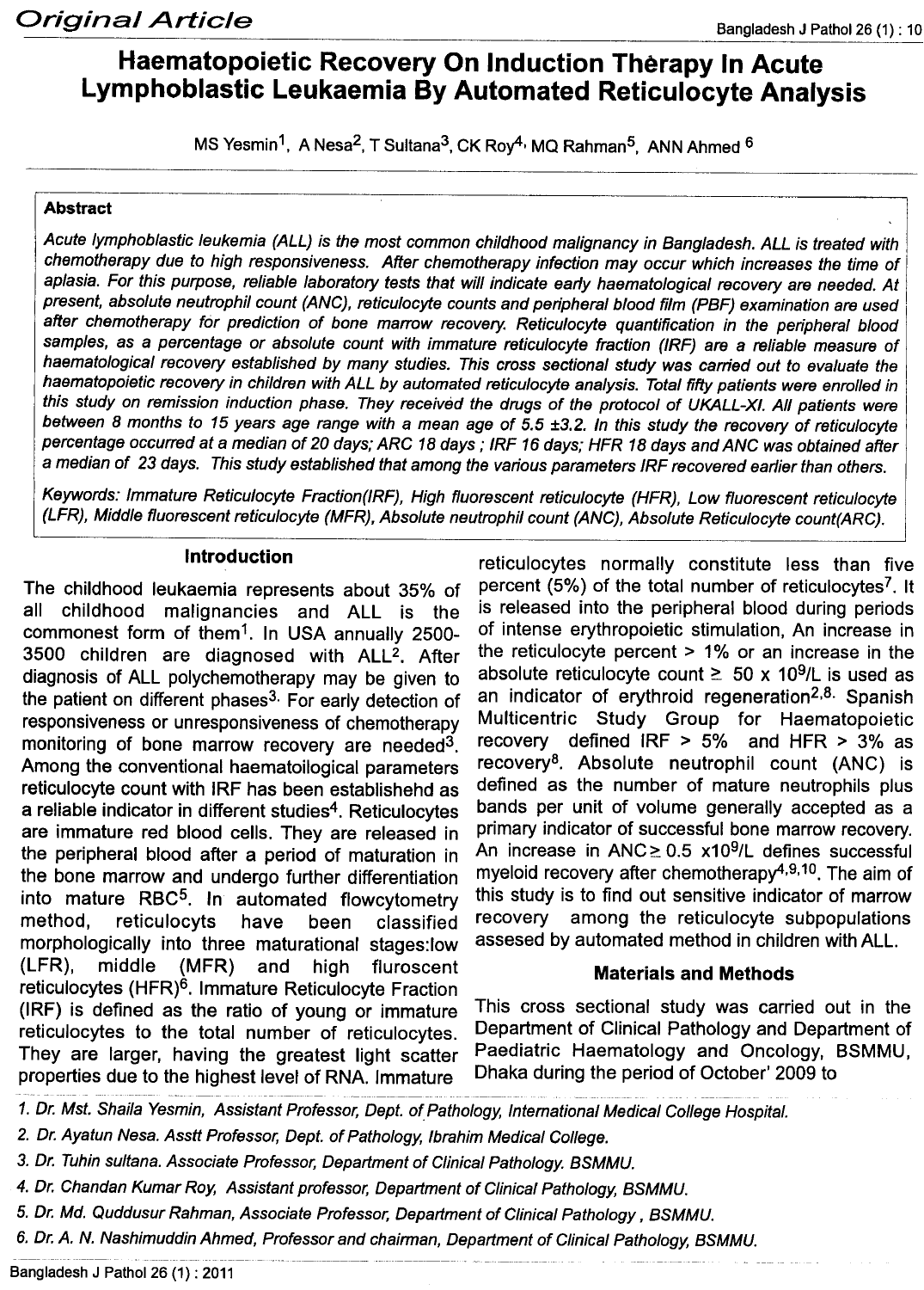September' 2010. 50 Children upto 18 years of age irrespective of sex with acute lymphoblastic leukaemia attended in Paediatric Hemato-Oncology outpatients & inpatients department for treatment included in this study. Reticulocyte counting was carried out in the Sysmex xt-2000i automated haematology analyzer with reticulocyte counter. Blood sample (2 ml) was collected in an EDTA tube for complete blood count (CBC), ANC, reticulocyte profile (both manual and automated method) and PBF examination. Count was done preferably within 2 hrs of collection. If delayed, blood sample was kept at 4° C before test. ANC was calculated from total leucocyte count and differential count of WBC.

Supravital staining of unfixed RBCs was done with new methylene blue (NMB) in 50 patients and 40 controls. Then mixing of 100 µl whole blood with 100  $\mu$ I of 1% NMB solution in a 10x75- mm tube. After incubation at  $37<sup>0</sup>$  for 15-20 minutes, the dilution was remixed and a wedge smear was performed<sup>11</sup>. The number of reticulocytes per 1000 RBCs determined microscopically on x100 objective. Then percentage of reticulocyte was done. A reticulocyte was defined as a RBC containing at least 2 granules of reticulum(Figure-I}. Absolute reticulocyte count was calculated from RBC count obtained from automated haematology analyzer.

Automated reticulocyte count was done in 50 patients in Sysmex xt-2000i haematology analyzer. The measuring principle of the system is based on flow cytometry combined with hydrodynamic focusing. EDTA blood  $(100 \mu l)$  is aspirated and intracellular RNA is stained by auramine 0, which is fluroscent under argon laser light $12$ . The reticulocyte population is further subdivided into LFR, MFR and HFR (Figure-II). The percentage of reticulocyte is given as the sum of LFR, MFR and HFR. Approximately  $3.2x10<sup>4</sup>$  RBC are usually analyzed for each sample. The IRF was manually calculated by MFR plus HFR. IRF>5% were taken as bone marrow recovery<sup>2</sup>. Serial hemogram with reticulocyte count, IRF, ANC, and Platelet count measurements was done in every 2-4 days interval upto 32 days of the therapy.

All necessary and relevant data were processed. Data were evaluated by standard statistical methods. Analysis was done by SPSS (Statistical package for social science) by applying appropriate formula. Bone marrow recovery were evaluated by Mean, Median, Unpaired t test, Paired t test, Co-efficient of variance test, ANOVA test.

#### **Results**

In present study randomly enrolled 50 patients were taken. Fiftey children were 8 months to 15 years of age range and mean age of the patients was 5.5 ±3.2 years. Maximum patients were male. Male and female ratio was 1.5:1. In this study during induction remission phase Hb level were gradually decreased upto 12<sup>th</sup> day (p<0.05). However from 16<sup>th</sup> day onwards the Hb level remain the similar with baseline status which was not significant (p>0.05). At diagnosis mean total count of RBC was 4.0±0.9  $(x10^{12}/L)$ . During induction remission total count of RBC was significantly declined upto 20<sup>th</sup> day (p<0.05). At diagnosis mean total count of WBC was  $14.74\pm 25.47$  (x10<sup>9</sup>/L). During induction remission total count of WBC was sharply declined at day 8 and continued up to last follow up. Statistically significant differences were observed between different follow-ups day (p<0.05).

The platelet count was declined significantly ( $p$ <0.05) upto 16<sup>th</sup> days then remain the same with the baseline status. Recovery of platelet counts occurred at a median of 24 day, which was 1 day delayed, to recovery of ANC (Table-I).

In this study reticulocyte (ret) % significantly declined upto day 4 and then gradually increased or remain the same with the diagnosis day in both automated and manual method. Reticulocyte % recovery occurred first day of persistent 3-days rise of the reticulocyte (ret) from the 18th day to 28 days (20 days), which was 4 days later than IRF (Table-II). The absolute reticulocyte concentration significantly declined upto day 4 then it remain the same upto last follow up. It recovered at a median of 18 days 2 days later than IRF(Table-II}.

This study showed IRF declined gradually in 24 cases and reaches to low-level mean of 12.1±7.1 % with a median of 6 days (days 4-8). But IRF showed high range at diagnosis before the chemotherapy. Recovery day was ranged from 16.6±4.6 (median day 16)(Table-I}.

This study showed the HFR status declined significantly upto day 8 and then increased upto 28<sup>th</sup> day. The HFR recovery occurred from 10 to 32 days with a median of 18 days(Table-II}, which was 2 days later than IRF but 5 days earlier than ANC.

In this study the children were profoundly neutropenic «500/ml) in day 12 and day 16. The ANC were remain the same with the day of diagnosis from day 20 to 32 day of the therapy. The ANC were significantly (p<0.05) declined upto day 16 of therapy. The range of ANC recovery was 10-32 days (median 23 day) (Table-I).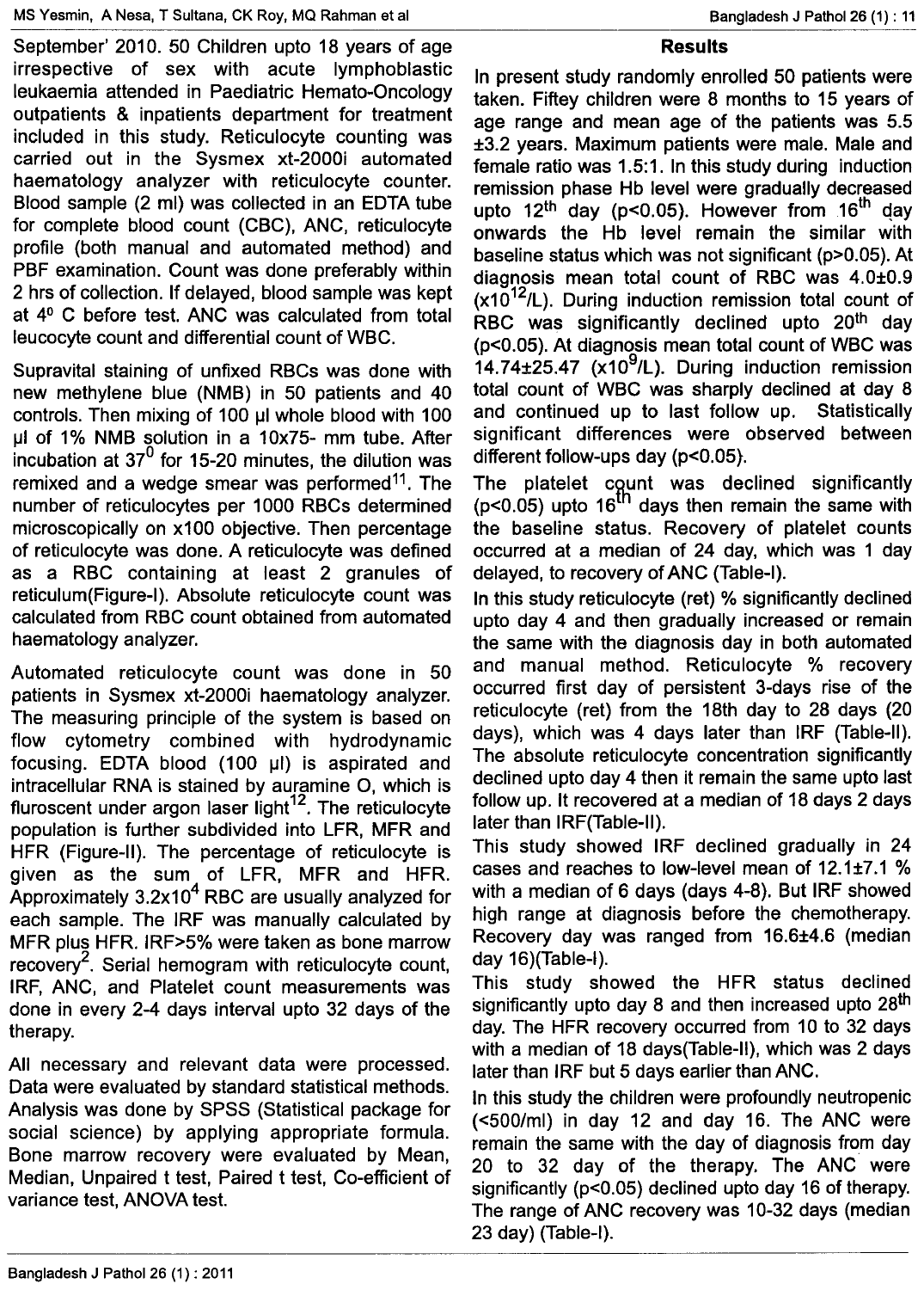

Figure 1 : *Photomicrograph* of *reticulocytes in children with ALL on day 16induction* of *remission phase. Stained supravitaJly by new methylene blue (x1000).*



Figure2 : *IRF scattergram in Sysmex XT-200Oi hematology analyzer* Table I

Comparison of IRF, ANC and Platelet recovery in days (n=50)

|                    | Recovery in days | P Value            |
|--------------------|------------------|--------------------|
| <b>IRF</b>         |                  |                    |
| Mean± SD           | 16.6±4.6         | $0.016^{S}$        |
| Median             | 16               |                    |
| Range (Min -- max) | $(10-30)$        |                    |
| <b>ANC</b>         |                  |                    |
| Mean± SD           | $23.3 \pm 5.7$   | $0.001^8$          |
| Median             | 23               |                    |
| Range (Min - max)  | $(10 - 32)$      |                    |
| <b>Platelet</b>    |                  |                    |
| Mean± SD           | $24.1 \pm 6.5$   | 0.001 <sup>S</sup> |
| Median             | 24               |                    |
| Range (Min -max)   | $(16 - 32)$      |                    |
| .                  | 111.10           |                    |

**Table II** 

Comparison of RET%, Abs Ret and HFR in days (n=50)

|                  | Recovery in days | P Value             |
|------------------|------------------|---------------------|
| Ret%             |                  |                     |
| Mean± SD         | $18.5 \pm 6.8$   | $0.013^{S}$         |
| Median           | 20               |                     |
| Range (Min –max) | $(18-26)$        |                     |
| Ret abs          |                  |                     |
| Mean± SD         | $18.3 + 4.7$     | 0.001 <sup>S</sup>  |
| Median           | 18               |                     |
| Range (Min –max) | $(16 - 32)$      |                     |
| HFR              |                  |                     |
| Mean± SD         | $20.3 + 6.8$     | 0.450n <sup>S</sup> |
| Median           | 18               |                     |
| Range (Min –max) | $(10 - 32)$      |                     |
|                  |                  |                     |

## **Discussion**

Limited studies were performed to evaluate utility of using f1owcytometric analysis of reiculocytes to predict the bone marrow recovery are chemotherapy. Though the high cost of using flowcytometry or third generation automated blood cell counters for automated reticulocyte counts are presently a limiting factor in developing countries such as Bangladesh. But despite the fact, IRF can effectively serve as an additional index to indicate bone marrow recovery other than ANC. Dekoninck et al (2002)15 found ret % recovery from 5 to 33 days (median 19), which was 5.5 days lathan for IRF. But this study found recovery in 20 days. Kuse et al. (1996)16 confirmed that ARC recovered at a median of 10 days in acute leukaemia. But in this study ARC recovery occurred in 18 days. This study found IRF recovery at a median of 16 days but Das et al. (2006)13 showed earlier IRF recovery at a median 21 days. Our study found recovery time for HFR at a median of 18 days. Riley S (2001)<sup>5</sup> found HFR recovery occurred from 4 to 33 days (median 18 day).

Our study found platelet recovery at a median of 24 days but Bhatnagar et al. (2002)<sup>14</sup> showed platelet count (>100 x 109/1) recovered 4 days, prior to recovery of ANC above  $0.5 \times 10^{9}$ / $\sigma$  of all the parameters. This study found ANC recovery at a median of 23 days but Das et al. (2006)<sup>13</sup> found ANC recovery between 10-35 days (median day 19).

This study concluded that the IRF parameter showed earlier haematopoietic recovery than the current practice of ANC recovery for monitoring in children<br>with acute lymphoblastic leukemia after with acute lymphoblastic chemotherapy. This early laboratory indicator will guide the clinicians to make important therapeutic decisions, which will be economic savings and as well as live saving. Now a days, IRF is offered most of the third generation haematology analyzer. Moreover, this test is simple, quick, cost effective, reproducible and reliable tool on the automated haematology analyzer. Thus its potential use as a routine test to see the bone marrow recovery is important.

### Acknowledgement

I would like to thank all the consultants, doctors and staff of the Department of Clinical Pathology, BSMMU, Dhaka for their sincere help in conducting this study.